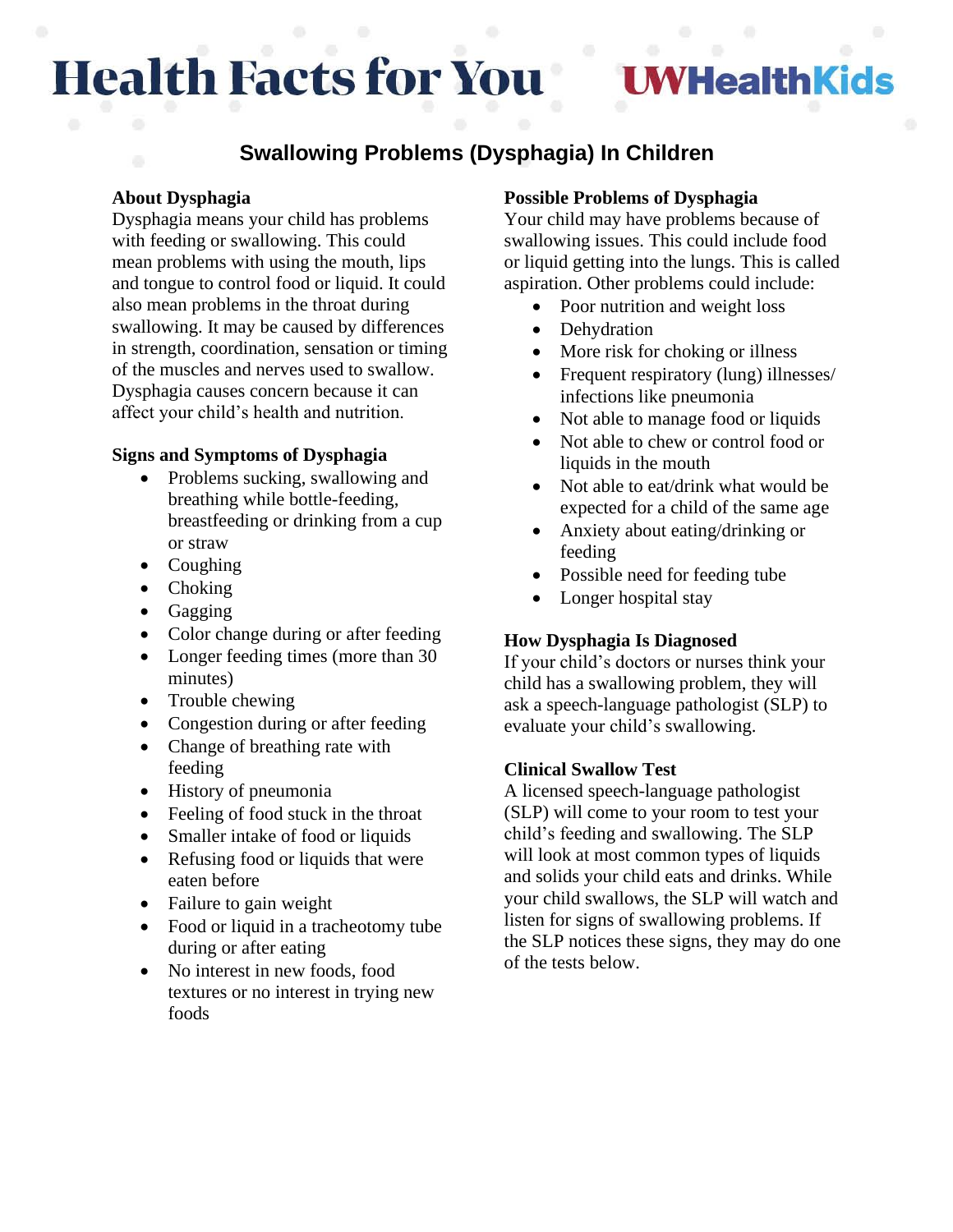#### **Videofluoroscopic Swallow Study (VFSS)**

This is a special x-ray test. While your child swallows, a video x-ray will be taken of the mouth and throat. There are no needle pokes or IVs. Based on your child's age, your child may swallow barium liquids, semi-solid and solid foods, and possibly pills. The SLP will feed your child as naturally as possible. Parents will be included if possible. You may be asked to feed your child with support from the SLP as needed.

#### **Fiberoptic Endoscopic Evaluation of Swallow (FEES)**

This test is done at the bedside. For small infants and children, a parent or caregiver can hold the child during the feeding. A small camera called an endoscope will slide through the nose. This will allow the SLP to look at the throat and watch where the food and liquid goes before and after the swallow.

These tests will show if and where there is a problem. If your child has dysphagia, the SLP will tell you the type of diet and liquid textures needed. The SLP will also suggest certain bottles for babies, cups/utensils for older children and/or other strategies that can help with eating and swallowing.

Sometimes, a child may not be able to eat or manage food and/or liquids because of the high risk of foods/liquids going into the lungs (aspiration). Dehydration and malnutrition may occur if the swallowing problem is not treated. If the dysphagia is severe, another source of nutrition and hydration, such as a feeding tube, may be needed.

#### **Prescribed Diet**

Diet changes can make it easier and safer for your child to swallow. This could mean different food textures and/or thicker liquids. Your child may be prescribed a different

solid diet type and/or different liquid texture from the lists below.

#### **Different Solid Diets**

- **No solids**
- **Pureed**: smooth pudding-like texture with no lumps, no chewing ability needed, can be eaten by spoon
- **Minced and moist**:1/8-inch (4 mm) cubes, minimal chewing needed
- **Soft/Bite-sized**: bite-sized 1/4 inch (0.8 cm) pieces, tender and moist throughout, with no thin liquid leaking or dripping from the food. (Must be able to chew)
- **Easy to chew**: soft/tender everyday food textures that require biting and chewing
- **Regular**: normal diet

#### **Different Liquid Textures**

- **No liquids**
- **Moderately thick liquids** (comparable to honey)
- **Mildly thick liquids** (comparable to nectar)
- **Slightly thick liquids** (comparable to half-nectar)
- **Thin liquids**: regular liquids (thin and easy to pour)

#### **Supervised Eating and Drinking**

If your child needs changes to foods and/or liquids, you will likely need to check on them while eating and drinking to watch for any problems. This could mean:

- 1:1 supervision: constant watching
- Intermittent: checking in frequently
- Independent: checking on your child as you would have before swallowing problems were identified.